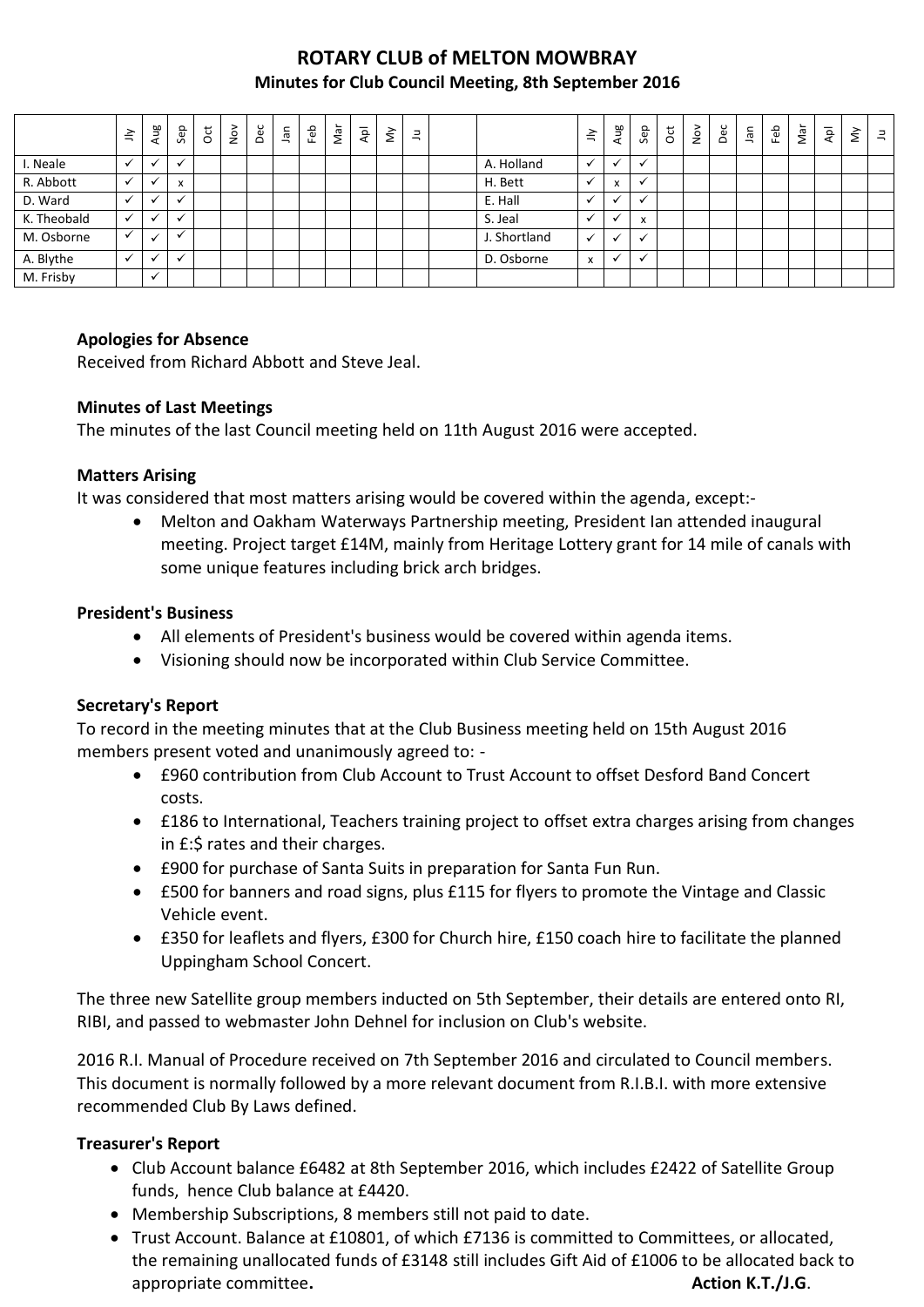- Joint Youth Committee costs for 2015/16 finally received, a few queries to resolve before transfer of funds to Belvoir. **Action E.H./K.T. Action E.H./K.T.**
- Interact account balance requested by D.O. ready for her visit to M.V.16 meeting. **Action K.T.**

## **Diary**

Up to date, no changes or additions to report.

**Committee Reports** ( Most minutes of last Committee meetings are now available on Club Website).

## **Membership**

- Two new member application for the Satellite Group, approved by Membership Committee presented for Council approval. Council agreed the applications. Secretary to issue new member notice. **Action D.W. Action D.W. Action D.W. Action D.W. Action D.W.**
- One new member application to join the 'parent' Club, approved by Membership Committee presented for Council approval. Council agreed the application. Secretary to issue new member notice. **Action D.W.**
- New Member's packs required in preparation for inductions, subject to Members acceptance. Secretary to purchase. **Action D.W. Action D.W. Action D.W. Action D.W.**
- Three inductions of approved Satellite group members took place on Monday 5th September 2016 at their meeting.
- M.O. and D.O. attended the recent Area Forum, a few comments:
	- Presentation made on SlamJam a potential alternative for Youth Speaks.
	- Project to build up a Consultancy base of Rotarians who have project skills.
	- Plugged potential use of Twin Lakes by other Rotary Clubs for Kids Out
	- Loughborough Link Clubs marketing brochure tabled, detailing contacts for the 12 Rotary
	- Clubs in their area, potential adoption in Melton area. **Action M.O./A.H./J.S./J.J.H.** - Next meeting on 26th January 2017.
- Melton Times wording of an open invitation to attend lunch meetings requires attention, along with improvement of wording for Rotary marketing. **Action M.O./J.J.H./A.H./J.S**

## **Community and Vocational**

- Further details presented by H.B. regarding the request from the Hub to fund rewards for high achieving pupils. Council agreed to fund £100/term for the three terms of this year with an understanding that some form of fundraising to offset costs would be undertaken. K.T. offered an option through a sponsored bike ride. **Action H.B./K.T. Action H.B./K.T.**
- Polio purple Crocus corms 10,000 available. To be bagged up and sold to members, friends and organisations. Free corms would be distributed to schools and local communities to gain Polio publicity when planting and when flowering. Our Club and Aurora who had purchased 5000 corms would work together to cover the schools in the area. **Action H.B.** Action H.B.
- Food Parcels at Christmas for the Elderly to continue for this year as in previous, but a review planned for 2017. **Action H.B./A.H.**

## **Club Service, Fundraising and Communications**

- High Sheriff to talk to Club about UNICEF and available funds, date to be established. **Action S.J**.
- Classic Car event, review to be undertaken ready for next year. An excellent event, financially with a likely final benefit around £1000, plus all the Rotary publicity on the day. **Action I.N.**
- District Conference, District Sergeant at Arms to visit Club on Monday 12th September to speak to those members acting as stewards at the Conference. Time to be confirmed. **Action I.N**.
- A suggestion of a possible meeting of all of the Satellite Groups in the area at Atul Dawda's restaurant was tabled for consideration. **Action J.S./A.H./B.A.** Consequently and the set of the set of the set o
- Christmas party at Sysonby Knoll Hotel booked for Monday 19th December 2016.
- Santa Sleigh event with Belvoir dates to be finalised. **Action J.S./A.H. Action J.S./A.H.**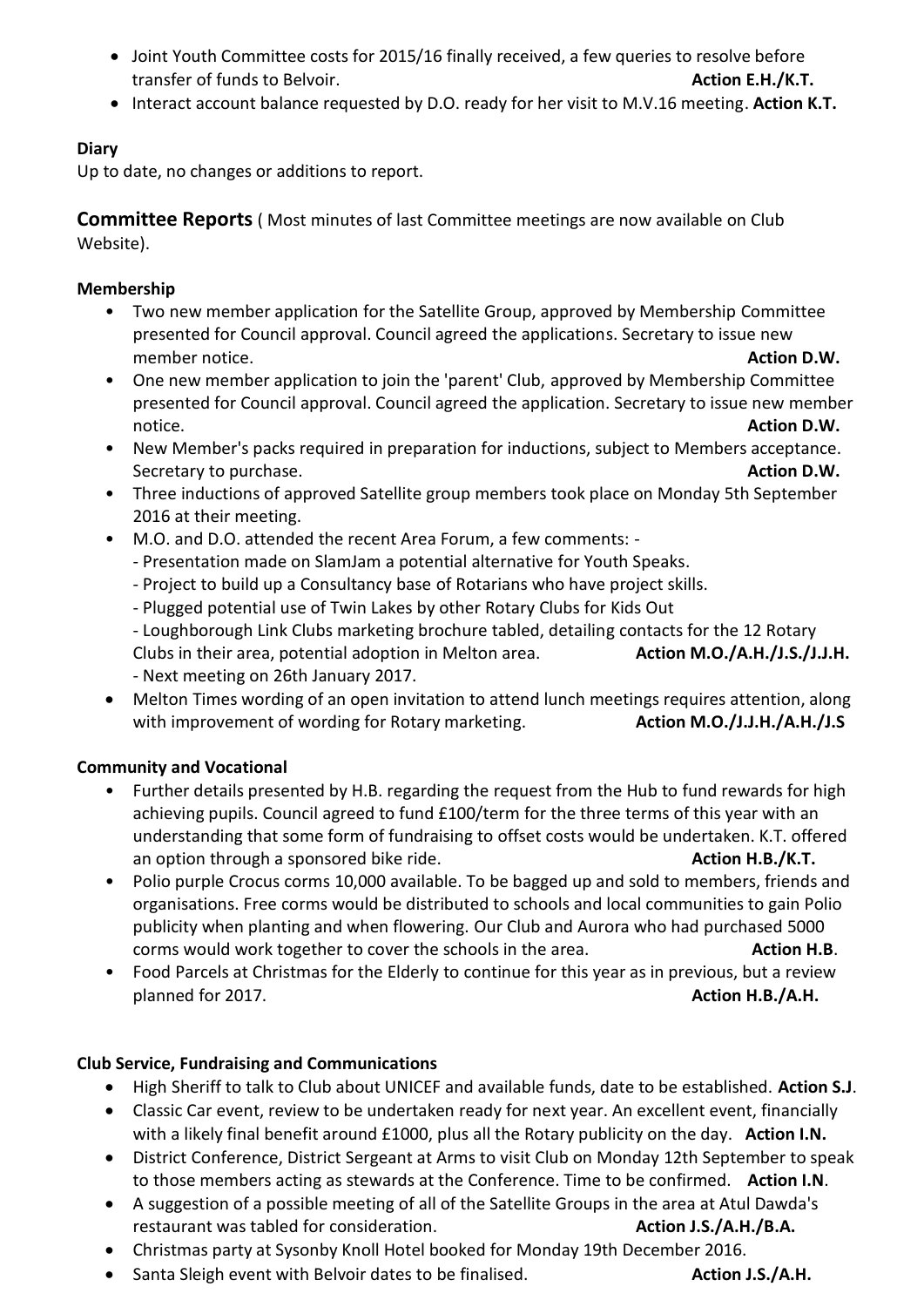- Communications and publicity for our events. Confirmed that the event Project leader should write the script, or delegate the production, then pass to Julia Joseph-Hinde our Communications leader, for Melton Times publicity. **Action All Council Members**.
- Santa Fun Run. Flyers and posters required to publicise the event. Agreed that £200 would be appropriate. Request members approval at Monday's business meeting. **Action R.A./A.H./J.S.**
- **Summer Ball** 2017. (Minutes of planning meeting of 24th August 2016 previously circulated). Council discussed the position of the Summer Ball against the backcloth of the recent withdrawal of direct involvement of the Aurora Club, the resignations from Aurora of Colin Warburg and Martin Hawthorn, along with the likely limited support of another member involved last year due to health issues. Summary: -
	- $\circ$  A.B. and K.T. assured Council that no costs had been incurred or committed to date in relation to the organisation of the Ball. Any bookings or plans were all provisional.
	- o Council considered the proposed beneficial pricing of Ball tickets for Rotarians as inappropriate.
	- o Council registered the concern that the date of the planned Ball made three consecutive weekends of commitments and potential high expenditure to the those Rotarians that supported most events as it fell between District Conference and the planned Classic Car event.
	- $\circ$  Council requested that the Ball committee, at their next meeting establish a cost plan for the Ball, and confirm that the event can still be viable as a Corporate focused event with limited involvement of Martin Hawthorn and others. Council to review at next meeting of 13th October 2016. **Action R.A./K.T./A.B. Action R.A./K.T./A.B.**

## **Youth**

- First joint meeting of Youth Committee held to agree activities and responsibilities. **Action E.H**.
- Young Chef. Progressing with good interest from the local schools, along with possible involvement this year from Brooksby Melton College. The rules are however are quite specific regarding entrants having to be in full time education. The same states are set to the education of the set of t
- Life Education accounts received, still to evaluated and circulated. **Action I.N./K.T**.
- Joint Youth costs now received from Belvoir, a few queries still to resolve. **Action K.T./E.H.**
- **Interact.** D.O. to visit M.V.16 with H.B. to progress Interact recruitment and to propose the planting of Crocus Corms down the verge of the school's long driveway. **Action D.O./H.B**. Possible involvement of an Interact team in the Santa Fun Run was suggested.

## **Foundation**

- Global Grant application for drinking water fountains in Philippines, an estimate in order of £4000 had been established by A.B. **Action A.B.**
- Tacloban teacher training project, payment of hotel bills by the Philippines Education Authority has now been confirmed.
- The possibility of offsetting the costs associated with sending books to Philippines against District grant to be progressed. **Action K.T./A.B. Action K.T./A.B. Action K.T./A.B.**

## **International**

- Uppingham Concert planned for Friday 14th October 2016 in St. Mary's Church. Organisation progressing with the leaflets and tickets printed. **Action A.B. Action A.B.**
- Reported that the final report for the Tacloban school project had been received and acknowledged.
- Computer training in Tacloban had been highly successful and by cascading the training around 1700 teachers have now benefitted.
- Books to the Philippines. A lending library established from the accumulated books sent over.
- Spectacle collection and recycling members to be reminded of the project. **Action D.O./J.C**.